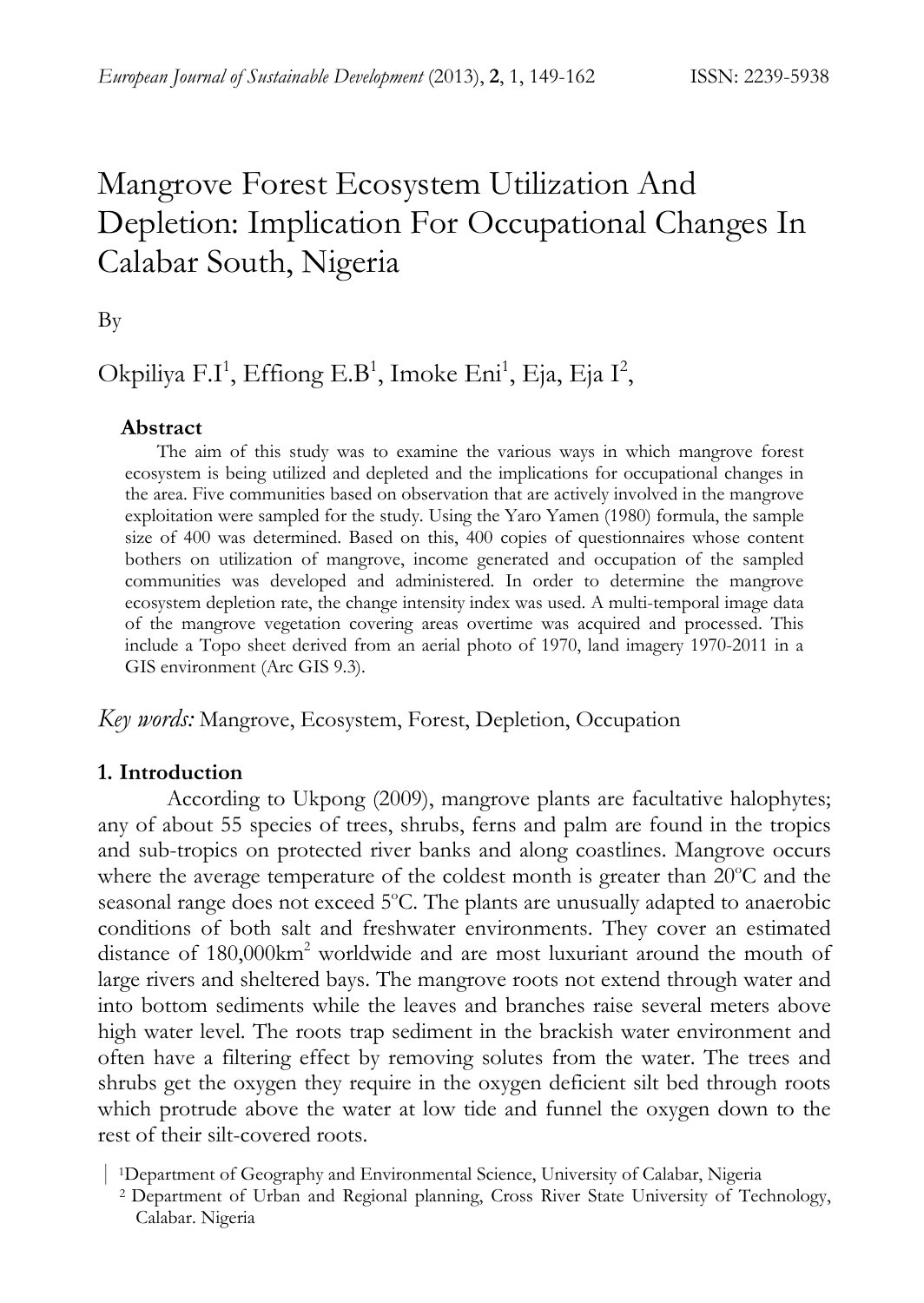The importance of mangrove generally cannot be over emphasized.

Mangrove trees remained the most efficient photo synthesizers than almost any other plant, mangrove forms a life support system for much of the tropical world's coastal marine life (Russell 1996). Equally, Quarto (2001) in a quarterly report of mangrove Action project showed statistically that three-fourth of the tropical world's fisheries depend upon mangrove forest. Mangroves also serve as fish nurseries and breeding grounds for finfish, crabs, shrimps, Mollusks, and other sea life. Vast quantities of fallen leaf and branch detritus provide food for countless tiny marine creatures at the bottom of the global ocean food chain. They are also essential habitats for many endangered species such as manatees, American alligators, Bengal tigers and dark headed cuckoo. They constitute prime nesting sites for multitudes of shore birds, rare and migratory birds, crab-eating raccoons, proboscis monkeys, fishing cats, and jaquars. Monitor lizards and mudskipper fish also utilize mangrove wetlands as habitat and source of food. Again, Chan (1984) in the study of Human habitation and traditional uses of the mangrove ecosystem in peninsular Malaysia revealed that mangroves maintain water quality being that they are effective at filtering inshore pollutants and protecting fresh water sources from salt water intrusion. He further stressed that the mangrove ecosystem remain a source of valuable resources essential for the livelihood and survival of indigenous coastal people, which may include: sea food; fuel wood, construction materials, medicines, soaps, honey, oils, and tannins. Mangrove ecosystems are the greatest and often the only protein sources for millions of traditional villagers worldwide.

In a related development, Mantra (1986) in the study of socio-economic problems of the Kampung Laut community in central Java also show that mangrove serves in the protection of shorelines from erosion and flood regulation, violent storms and hurricanes.

# **2. Objectives**

- **1** To examine the various ways in which mangroves are utilized.
- **2** To determine the income generated from the sale of mangroves in the area
- **3** To examine the Occupational changes that have taken place in the area as a result of mangrove forest depletion

### **Study Area**

 Calabar South Local Government is the study area. It is located along the Nigeria-Cameroon coast between Latitude  $4^0$  55'N and longitude  $8^0$  16'E being part of the Calabar mangrove Estuary under West African mangrove sub formation (Ukpong 1995). Locally, it is bounded to the north, east and west by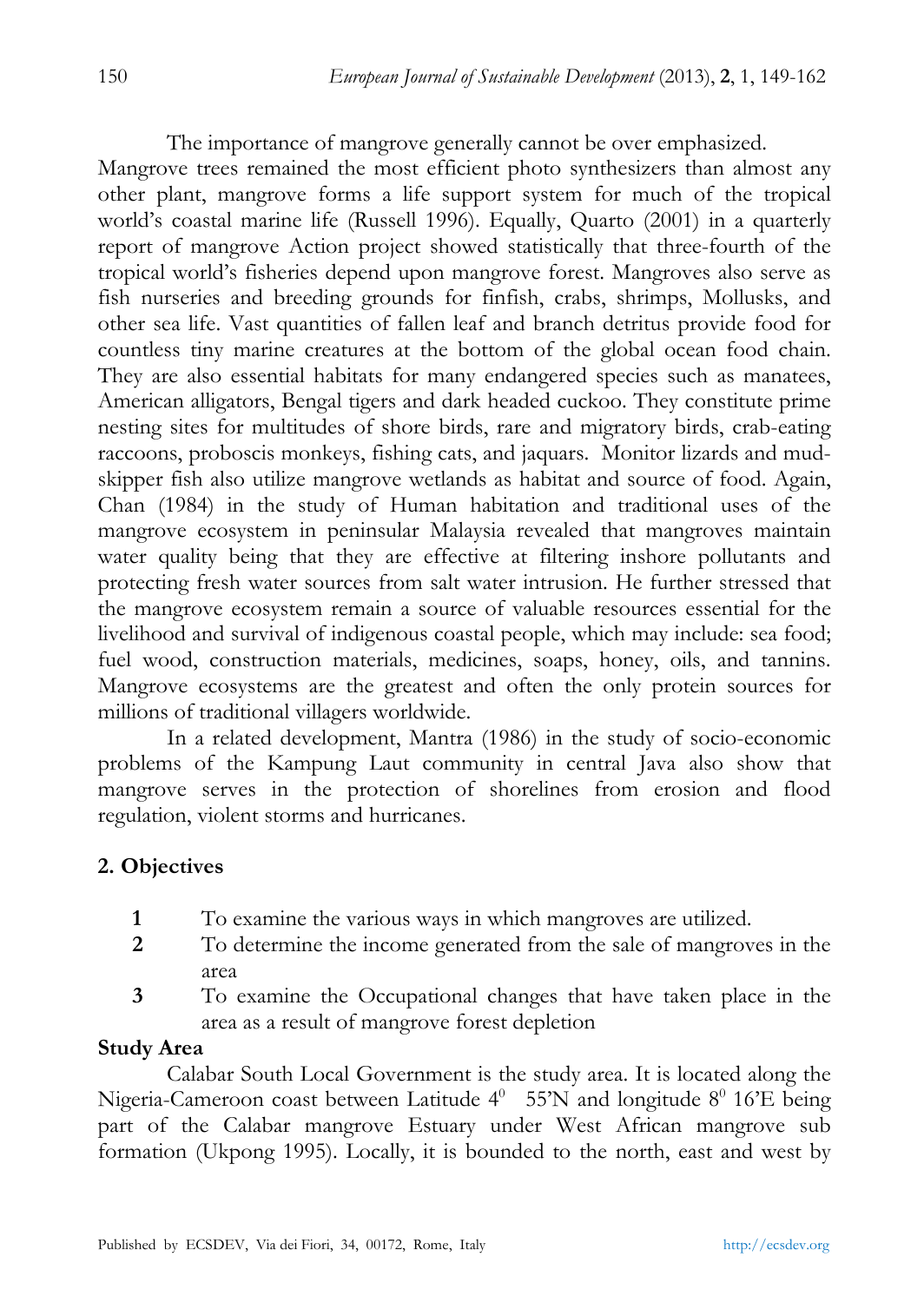Calabar Municipality and Odukpani Local Government Areas respectively. It is bounded to the south east by Akpabuyo L.G.A.

The area is flanked on its eastern and western borders by two rivers, the Great Kwa and Calabar River respectively and to the south, by the Atlantic Ocean.

The climate of the area is humid tropical although rainfall occurs throughout the year. The place experiences double maxima, rainfall regime in July and September (1880 mm), the lowest rainfall values of 240 mm occur from December to February (Met; serv. 1980). The temperature is uniformly high with a maximum of  $30^{\circ}$ C and minimum of  $23^{\circ}$ C (NMS 1980). The area has a high relative humidity usually between 80% and 100% and vapour pressure in the air averaged 29 millibars throughout the year. High salinity  $(3.8 \pm 0.4\%)$  is limited to the dry season while lower salinity  $(0.5 \pm 0.6\%)$  occurs in the rainy season (Ukpong1995). Tidal amplitude in the estuary ranges from 2.01m at spring tides to 1.07m at neap tides (Nigerian Navy 1986).

 The present settlement starts from the mouth of the estuarine coastline and projects to the hinterland and it's growth to the south is limited by the mangrove swamps. Fallow land is available only eastwards up to the Great Kwa River and northward. The area is an interflurial settlement, typical in this part of the country built on high area between two adjacent rivers. This locational advantage permits easy access especially through waterways for intending migrants who are mostly fishermen and traders in wood and craft items to the area. However, the swamp as a whole varies by less than 1 in 500 metres in elevation except on the upland forest ecotone where abandoned levees may exceed 1in 500metres(Ukpong 1995).

The settlement pattern following the order above takes the linear shape except within and extending 20km of the mangrove forest area to the Atlantic ocean, some clustered fishing settlement pattern are identified otherwise known as Ine (Fishing port). The presence of these fishing settlements in the area provided and facilitated easy access into the mangrove forest for rapid exploitation of its resources leading to increased depletion of the ecosystem.

 Geologically, the area is composed of tertiary sandy deposits of fluviomarine origin. These are overlain by quaternary silty and clayey alluvium eroded from massive pre-Cambrian rocks of Oban hills in the outskirts. This characteristics poorly consolidated, non cohesive and porous rock formation permits large accumulation of water through constant and occasional flooding of the ecological zone. Floodwater recession or tidal retreat permits deposition of alluvial fans and levees quite supportive of plant growth. It accounts for occupational engagement in market gardening among dwellers. The soils are sandy; light hued in some location, but clayey, muddy, dark grey in colour, water logged and boggy. However, saline mangrove soils, developed on mud, sand or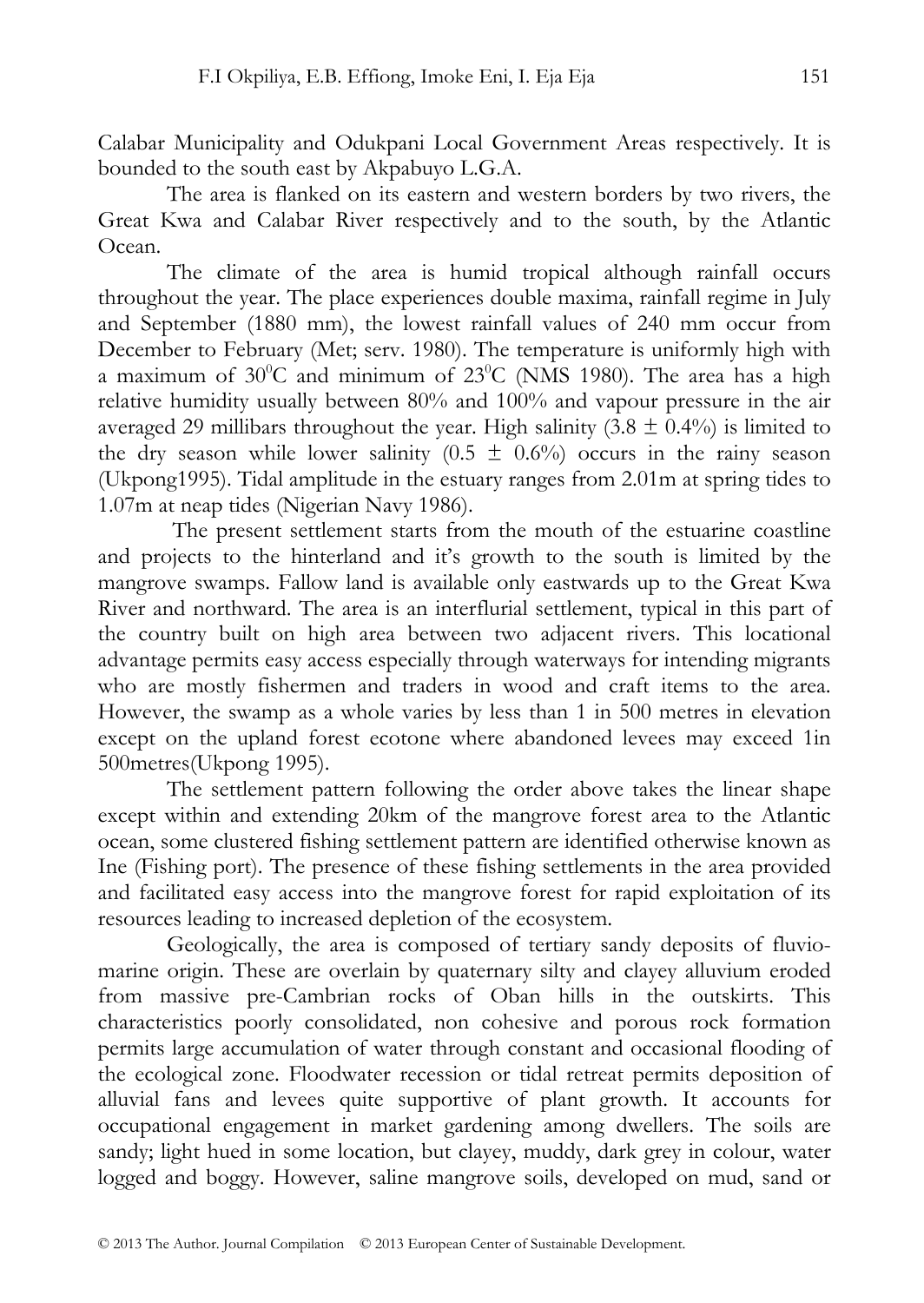peat at the mouths of estuaries inundated by tropical tide water's (Ukpong1995).But more acid soils is identified to be associated in the zonation of *Nypa fructican, Rhizophora* species dominance (Ukpong 1995).

 The predominant vegetation type is mangrove. The mangrove flora consists of trees and shrubs of few general varying species. The common genus is *Rhizophora* with three: *R racemosa, R harisonii and R. mangle.* The dominant feature of mangrove is the stilt roots of Rhizophora species. Associated with these species are *Avicennia africana and Lagunculeria racemosa*. There are also palms, *Prodococcus bateri, Ancistrophyllum opacum* and the gregarious and aggressive *Nypa frutican*. Salt marshes and sea grasses interact with the mangrove forest to support the entire coastal zone. Hence, because of its status of composition and structure it is known to be part of the most complex vegetation which is the northernmost limits of the Mangrove growth in the Cross River estuary (Ukpong 1995)

 This complex plant community of wetland origin formed an ecological niche for reptiles, monkeys, birds, fishes, shrimps, mollusks, and other wildlife. Thus, it is often harvested for wood, fuelwood, tannin, leaves, fibers and dyes. Mangrove environment in particular is important for inland fisheries, serving as highly productive habitat for shell and finfish. These inform the migration of fishermen from Delta, Akwa Ibom and Akpabuyo to settle and take advantage of the rich supply at this point (Nest 1991).

 Its estimated population in 2007 stands at 191,515 (NPC 2006); Inmigration has formed the major source of its population growth. The immigrant communities include Ibibio, Oron, Ibo, Ijaw, Anang, Urhobo, and other tribes within and outside Nigeria. Despite the ethnic intermix, a fraction of indigenous population mostly of the Efiks/Efut extraction are found in the locality.

 This wave of migration brought along changing perception of interaction with the environment. This scenario contributed immensely in the remaking of the greater part of the mangrove ecosystem.

 The rural people engaged in artisan fishing and the cultivation of vegetables, cassava and maize at commercial and subsistence level. Fishing is done using small nets to catch even fingerlings. Shrimp farming is also in vogue. It involves clearing/cutting down the available mangrove forest or aquatic fauna for making ponds. Logging and lumbering of fuel wood for charcoal Production sales and also for timber are common practices. The fish species are Ibat/Ekpai (*Ethmalosa fimbrata*). The bonga and flat Cameroon Sardine (*S. Cammeronesis*). Commercial shrimps and prawns found here are: Pink shrimp (*Penacus duorarum*), salt water prawns (*Newmatopalaema spp*) among others.

 Economic wood species harvested are; mangrove, Achi gum (*Oxystigma spp*), Owen (*Mitragyna spp*), Camwood (*Pterocarpus spp*), Mkpenek (*Uapaca spp*) and so on (Fayemi et al 2005).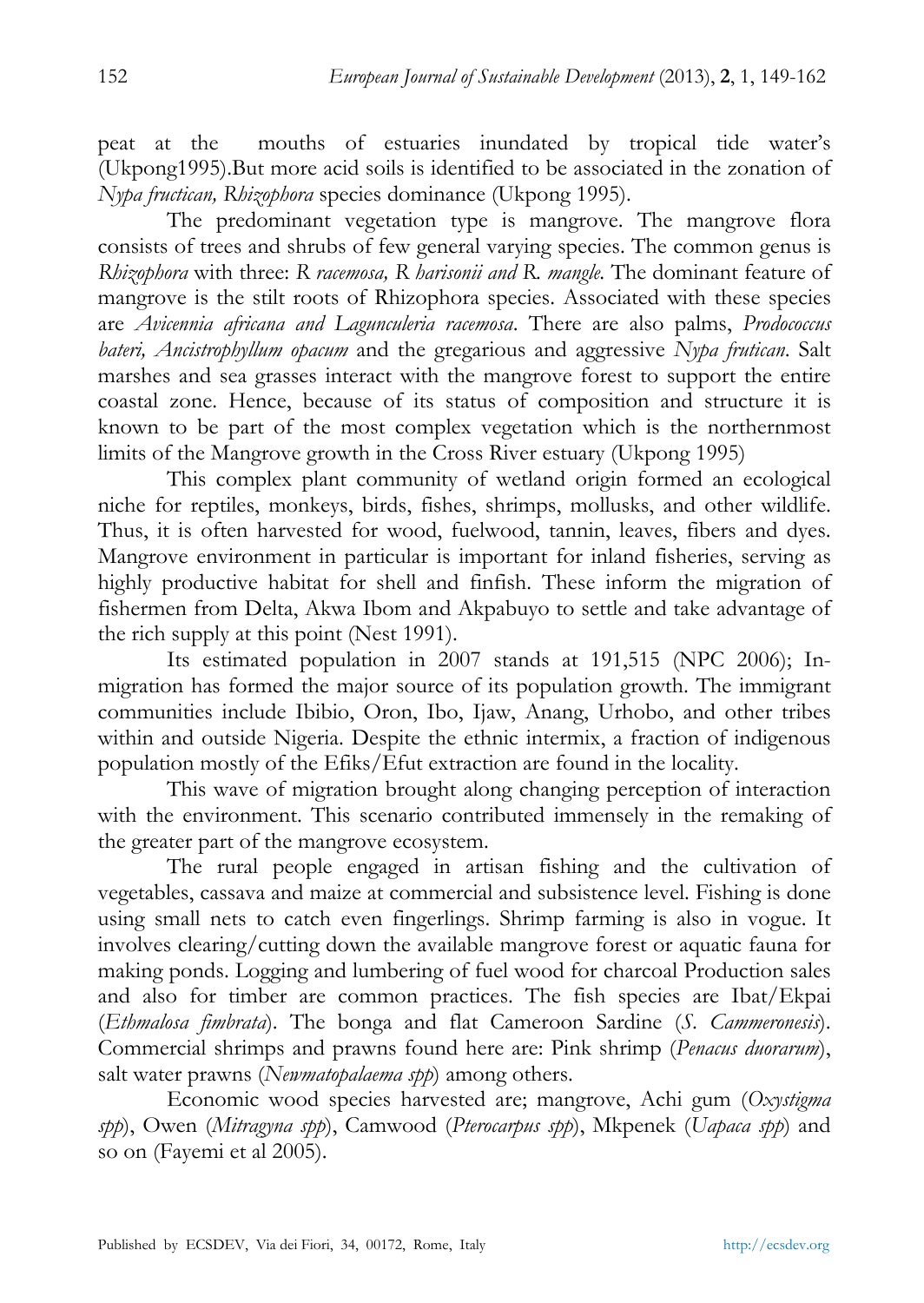#### **3. Methodology**

Five communities that are known to be actively engaged in mangrove exploitation were used for this study- Anantigha, Cobham/Duke Town, Efut Obufa Esuk, Henshaw Town and Mbukpa Akani Esuk Orok.

The study sample size was determined by statistical calculations using the Yaro Yamen (1980) formula, which is given as:

 $n = N/[1+N0.05)^{2}]$ 

Where:

 $n =$  Sample size

 $N =$  Sampled population

 e = Level of precision or confidence level at 0.05 significance

Hence:

 $n= 68355/[1+68355(0.05)^2]$ 

 $n = 400.00$ 

 **Table 1:** Sampled Communities, and Population Sizes

| S/N | <b>Communities</b>                          | Population 2008 | Proportion of<br>Sample size for<br>analysis |
|-----|---------------------------------------------|-----------------|----------------------------------------------|
|     | Anantigha                                   | 20,574          | 120                                          |
| 2.  | Duke/Cobham<br>Town<br>(Combined)           | 13,460          | 79                                           |
| 3.  | Efut Obufa Esuk                             | 3,801           | 22                                           |
| 4.  | Henshaw Town<br>(Edibe-<br>Edibe inclusive) | 5,813           | 34                                           |
| 5.  | Mbukpa/Akani Esuk Orok                      | 24,707          | 145                                          |
|     | Total                                       | 68355           | 400                                          |

**Source***: Nat., population comm. (1991)/ Author's Field Report (2011*)

Arising from this, 400 copies of questionnaire were distributed to the households. The content of the questionnaire included information on demographic characteristics, occupation, income as well as forms of utilization of the mangrove ecosystem in the area.

In order to determine the rate of mangrove depletion, multi-temporal image data of the mangrove vegetation covering areas overtime was acquired and processed which include a Topo sheet (197) derived from an areal Photo of 1970,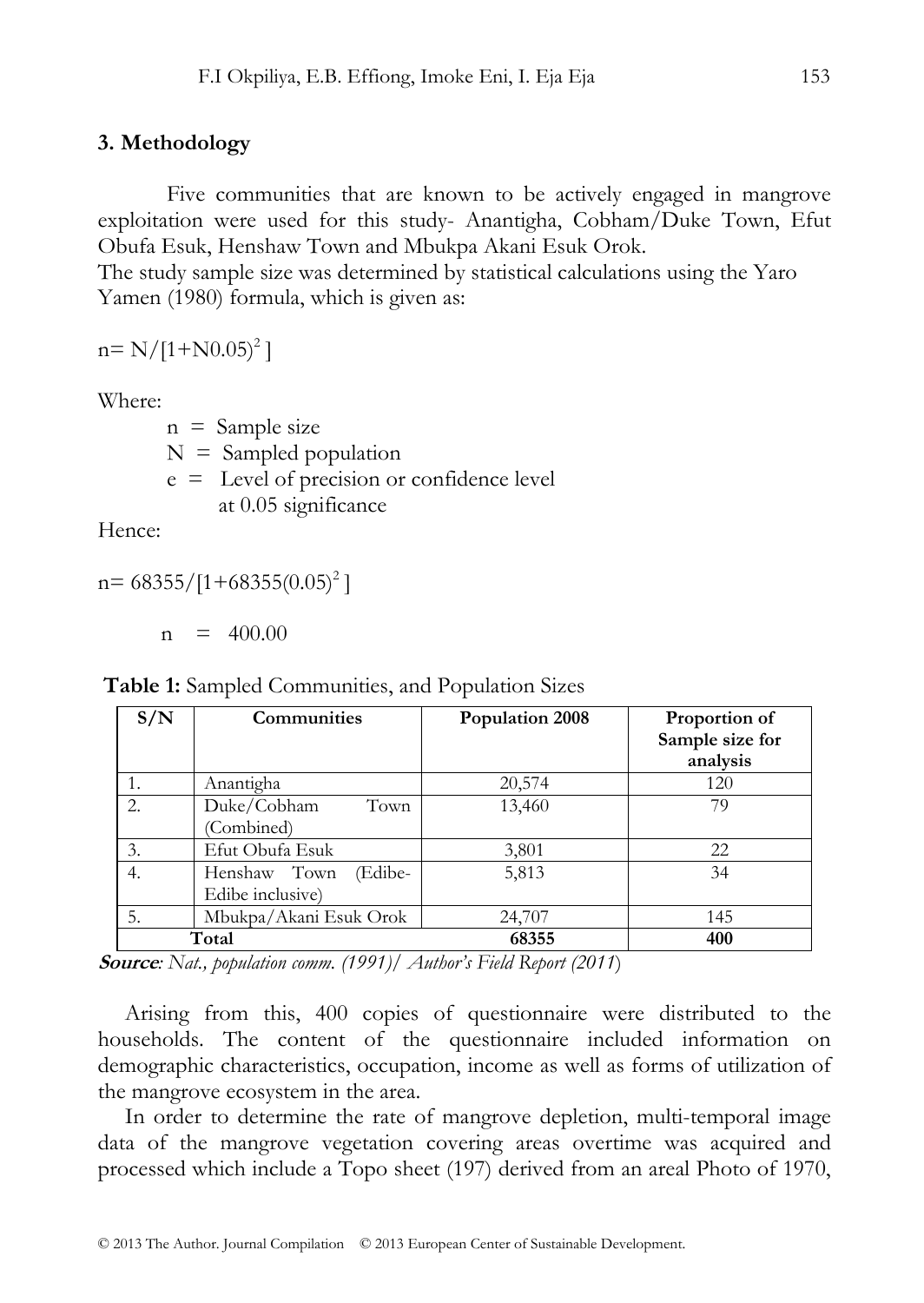land imagery 1970-2011 at 30m resolution. These data sets ware geo-referenced into a common framework in a GIS environment (Arc.GIS 9.3). Hence the area covered by mangrove and other land were produced. The mangrove ecosystem change rate or depletion was analyzed using the change intensity index was used. It has the form;

 $T_i = (U_{bi} - U_{ai})/β*100, (i=1,2,3---n)$ 

 Where, Ti denotes the intensity of the i' the land use type changes in the study period, Uai denotes the i'th land use type area at the ending β denotes the total areas of Study at the ending.

#### **3.1 Utilization of Mangrove Wood**

 As seen in table 2, 25 respondents (representing 6.25%) utilize mangrove for cooking various food in the area. In this part of the country it is a common practice to see old women and young girls cooking with firewood derived from mangrove trees as preferred to Kerosene and gas. Observations from the field revealed that food tastes more when cooked with wood than other sources. Hence the continuous exploitation of mangrove for fuelwood in the area. Also, 20 respondents (representing 5%) use mangrove for fish farming. 8 respondents (2%) make use of mangrove for construction and building of houses, 4 respondents (1%) use mangrove for agriculture purposes i.e. staking of yams and vegetables. A great percentage of the respondents (290) representing 72.5% attested that mangrove is used in Bakery industry as energy source. It is an established fact that the bakery of bread requires huge source of energy which may not be provided for by continental energy sources which in most cases is costly. In this case, mangrove wood becomes the most readily source of energy for the bakers. Mangrove is also used in the area for charcoal production and for medicinal purposes as 50 respondents (12.5%) and 3 respondents (0.75%) respondents attested to this fact respectively.

| S/no  | Uses of Mangrove                     | Frequency of response | $\%$ response |
|-------|--------------------------------------|-----------------------|---------------|
|       | Domestic cooking                     | 25                    | 6.25          |
|       | Fish smoking                         | 20                    |               |
|       | Building/construction                |                       |               |
|       | Agriculture (staking Sticks)         |                       |               |
|       | Commercial bakery production (energy | 290                   | 72.5          |
|       | source)                              |                       |               |
|       | Charcoal production                  | 50                    | 12.5          |
|       | Medical                              |                       | 0.75          |
| Total |                                      | 400                   | 100           |

**Table 2:** Forms of Utilization of Mangrove in the Study Area.

*Source: Author's Field Survey, 2011.*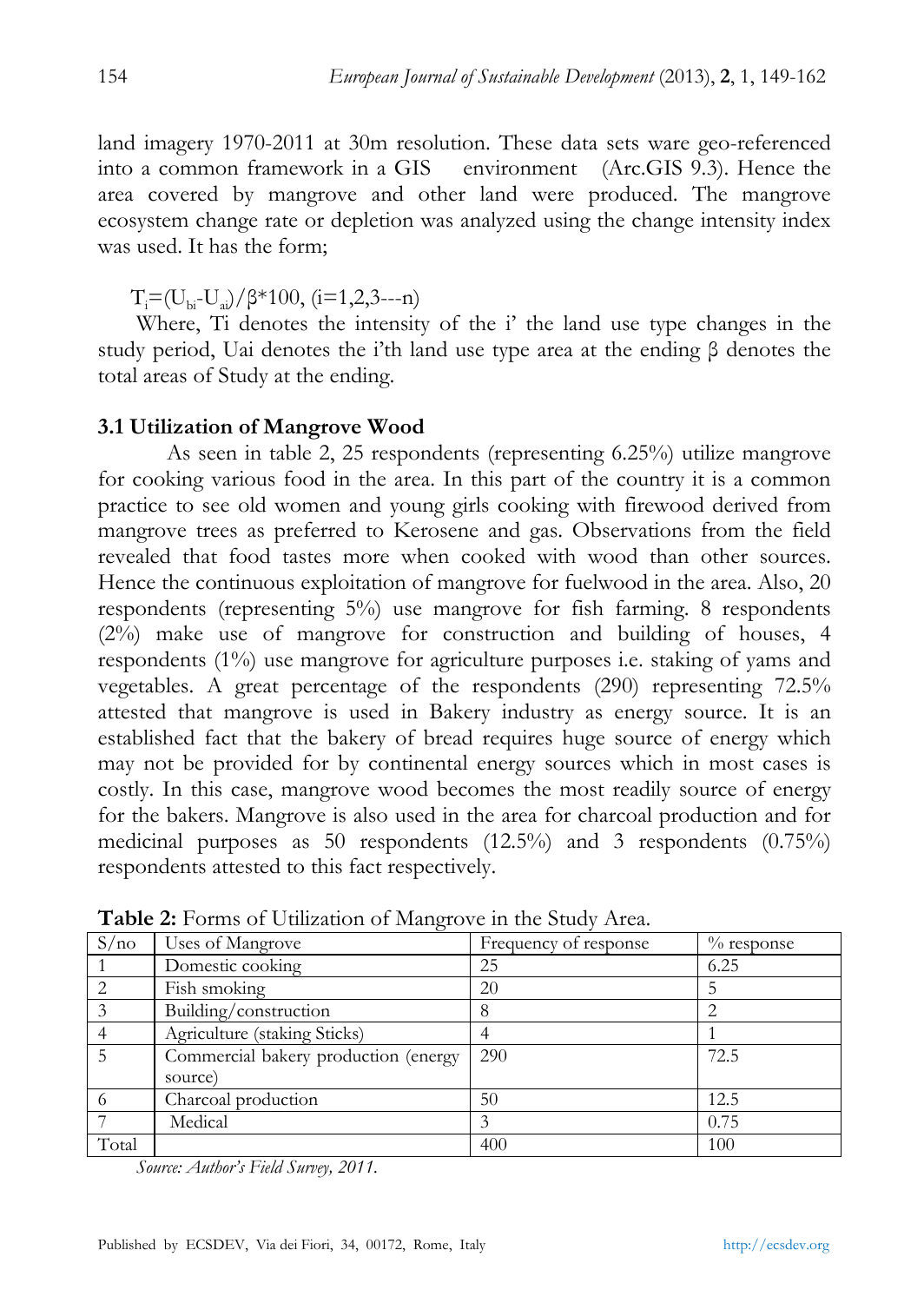#### **3.2 Income Generated from Mangrove Wood Extraction in the Study Area Over the Years**

Income remained a major drive for the continuous extraction of mangrove wood in Calabar South. From table 3, it is observed that from the period of 1991 – 2011 (21 yrs), a total of N13, 633,140 and N27, 591 120 has been generated as revenue to government and income for the people respectively, from cutting a total of 130, 724 trees of mangrove trees (pole and merchantable sizes). It is to be emphasized here too that both government and the people are beneficiaries in the mangrove exploitation.

 Furthermore, the result revealed that nearly 50 per cent gain realized as individual income annually is based on tariff rate/tree purchased by the people. Thus, this explains income as a force (drive) which has made people to deplete mangrove arising from demand for fuel wood, and timber for construction/building including canoes and as a source of livelihood. On the other hand, the result further shows that income derived is based on the number of trees cut annually not on the measure of volume of wood cut. This is a lost to people and government because there is no awareness as well as regulatory and monitoring mechanism on the consumption and utilization of mangrove wood in the area based on the volume cut. The implication here is that the extractors will continue to cut more trees because their measure of sales is based on the number of trees cut.

#### **4. Mangrove Forest Depletion and Occupational Changes**

The result in table (4) show the area changes over the years, of mangrove forest (depletion). The result revealed that the rate of mangrove change (depletion) per year in the study period (1970-1991) was 0.145km2 which represent 2.66% of the area change while in 1991-2011 there was a tremendous increase (rapidity) in the rate of change indicating that each year within this period 1.69 km<sup>2</sup> of mangrove was being depleted representing  $31.12\%$  of the entire area changed whose competitive rivalry in land cover replacement was Nypa palm. Hence, any minus (change) in mangrove cover is likely to be a plus to Nypa palm first as colonizers. Therefore judging from the result in the two time period of study 1970-1991, 1991-2011, the differences in the percentage of area change 2.66% and 31.12% respectively, denotes a clearer result that the changes(loss) in the mangrove forest coverage of Calabar south has been progressive.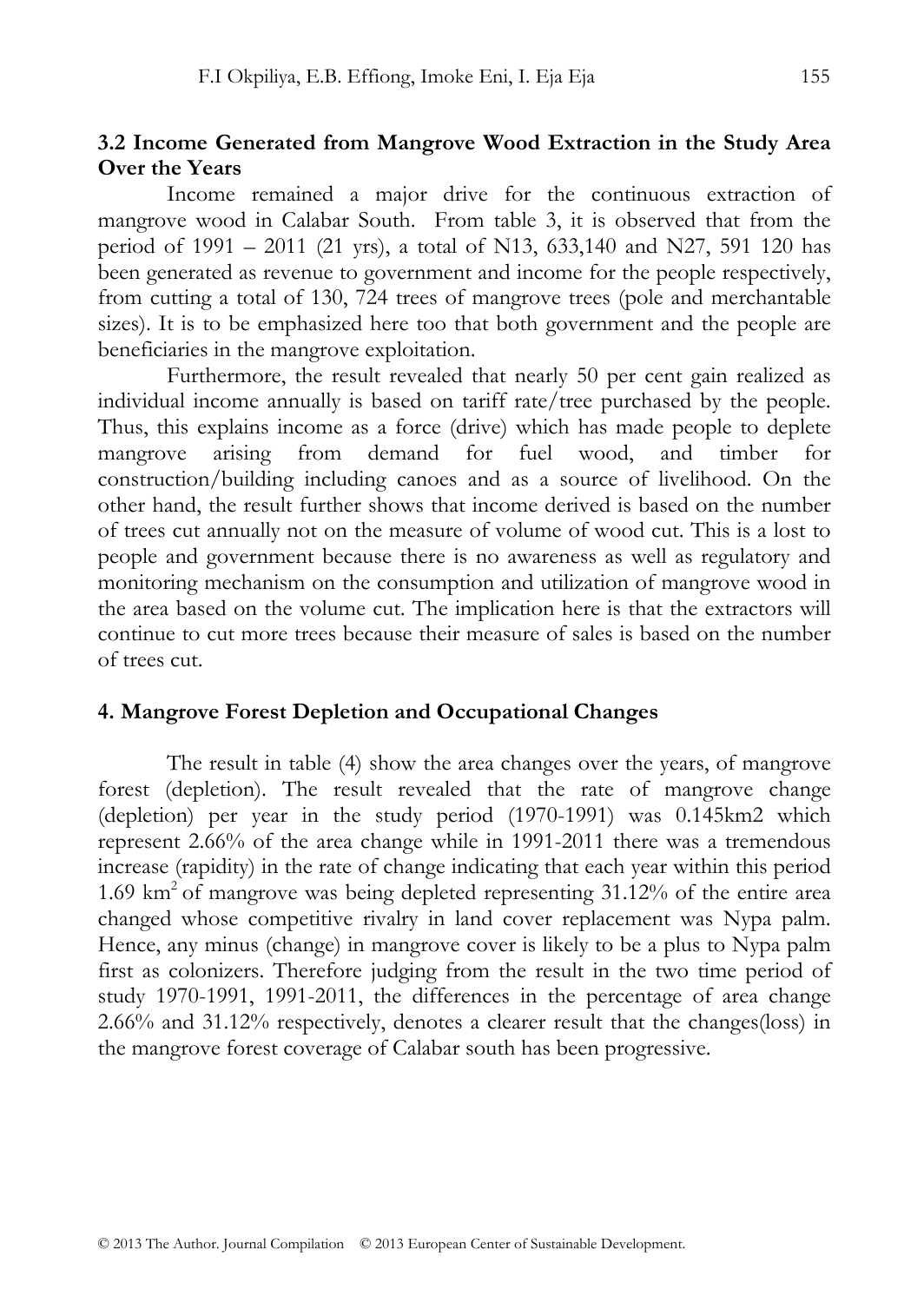| S/N | Year of               | No. of Trees   | Tarrif cost    | Annual            | Retail     | Total              | <b>Sales</b> | $\frac{0}{0}$ |
|-----|-----------------------|----------------|----------------|-------------------|------------|--------------------|--------------|---------------|
|     | Extraction            | Extracted      | price          | total             | unit       | Annual             | Difference   |               |
|     |                       | (merchantible/ | (merchantible  | sales             | price      | sales              | b/w          |               |
|     |                       | poles)         | tree and pole) | based on          | (Logs      | income             | Annual       |               |
|     |                       |                |                | tariff rate       | 350cm      | Derived            | sales on     |               |
|     |                       |                |                | (N)               | each)      | (N)                | tarriff rate |               |
|     |                       |                |                |                   | pole       |                    | & retail     |               |
| 1)  | 1991                  |                |                |                   | (M)        |                    | price $(N)$  |               |
|     | M                     | 152            | 1500           | 228,000           | 1800       | 273600             |              |               |
|     | P                     | 3640           | 10             | 36400             | 70         | 254800             |              |               |
|     | T                     | 3792           |                | 264400            |            | 528,400            | 264000       | 49.96         |
| 2)  | 1992                  |                |                |                   |            |                    |              |               |
|     | М                     | 180            | 1500           | 270,000           | 1800       | 324000             |              |               |
|     | $\mathbf{P}$          | 4528           | 10             | 45280             | 70         | 316960             |              |               |
|     | T                     | 4708           |                | 315,280           |            | 640960             | 325680       | 50.81         |
| 3)  | 1993                  |                |                |                   |            |                    |              |               |
|     | М                     | 183            | 1500           | 274,500           | 1800       | 329400             |              |               |
|     | P                     | 4550           | 10             | 45,500            | 70         | 318500             |              |               |
|     | T                     | 4733           |                | 320,000           |            | 647900             | 327900       | 50.61         |
| 4)  | 1994                  |                |                |                   |            |                    |              |               |
|     | M                     | 178            | 1500           | 267,000           | 1800       | 320400             |              |               |
|     | P                     | 4582           | 10             | 45,820            | 70         | 320740             |              |               |
|     | T<br>1995             | 4760           |                | 312,820           |            | 641140             | 328320       | 51.21         |
| 5)  |                       |                |                |                   |            |                    |              |               |
|     | M<br>$\mathbf{P}$     | 185            | 1500<br>10     | 277,500<br>46,660 | 1800<br>70 | 333000             |              |               |
|     | T                     | 4666<br>4851   |                | 324160            |            | 326620<br>659620   | 335460       | 50.86         |
| 6)  | 1996                  |                |                |                   |            |                    |              |               |
|     | М                     | 190            | 1500           | 285,000           | 1800       | 342000             |              |               |
|     | $\mathbf{P}$          | 4702           | 10             | 47,020            | 70         | 329140             |              |               |
|     | T                     | 4892           |                | 332,020           |            | 671140             | 339120       | 50.53         |
| 7)  | 1997                  |                |                |                   |            |                    |              |               |
|     | M                     | 192            | 1500           | 288,000           | 1800       | 345600             |              |               |
|     | $\mathbf{P}$          | 4803           | 10             | 48,030            | 70         | 336210             |              |               |
|     | T                     | 4995           |                | 336,030           |            | 681810             | 345780       | 50.72         |
| 8)  | 1998                  |                |                |                   |            |                    |              |               |
|     | М                     | 198            | 1500           | 297,000           | 1800       | 356400             |              |               |
|     | $\mathbf{P}$          | 4990           | 10             | 49,900            | 70         | 349300             |              |               |
|     | T                     | 5188           |                | 346900            |            | 705700             | 358,800      |               |
| 9)  | 1999                  |                |                |                   |            |                    |              |               |
|     | М                     | 200            | 1500           | 300,000           | 1800       | 360000             |              |               |
|     | $\mathbf{P}$          | 5010           | 10             | 50,100            | 70         | 350700             |              |               |
|     | T                     | 5210           |                | 350,100           |            | 710700             | 360,600      | 50.74         |
| 10) | 2000<br>M             | 250            | 1500           | 375,000           | 1800       | 450,000            |              |               |
|     | ${\bf p}$             | 5694           | 10             |                   | 70         |                    |              |               |
|     | $\overline{\text{T}}$ | 5944           |                | 56,940<br>431940  |            | 398,580<br>848,580 | 416640       | 49.1          |
| 11) | 2001                  |                |                |                   |            |                    |              |               |
|     | M                     | 300            | 1500           | 450,000           | 1800       | 540000             |              |               |
|     | $\mathbf{P}$          | 5992           | 10             | 59920             | 80         | 479360             |              |               |
|     | т                     | 6292           |                | 509920            |            | 1019360            | 509440       | 49.98         |
| 12) | 2002                  |                |                |                   |            |                    |              |               |
|     | М                     | 400            | 1800           | 720,000           | 2100       | 840000             |              |               |
|     | P                     | 6886           | 15             | 103,290           | 120        | 826320             |              |               |
|     | T                     | 7286           |                | 823290            |            | 1666320            | 843030       | 50.59         |

**Table 3:** Income Generated From Mangrove Wood Extracted in the Study Area Over the Years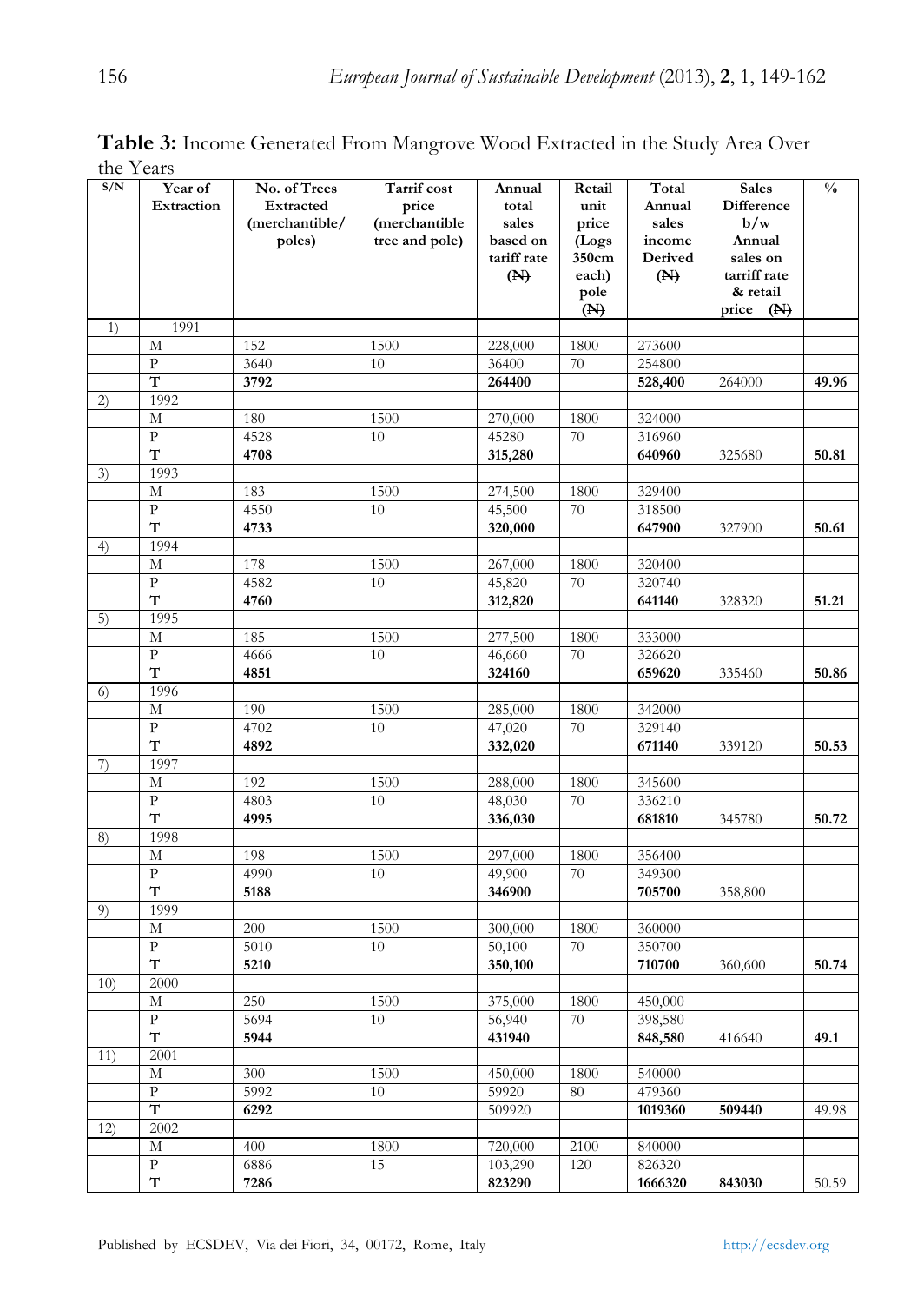| 13) | 2003                    |      |      |         |      |         |         |       |
|-----|-------------------------|------|------|---------|------|---------|---------|-------|
|     | M                       | 448  | 1800 | 806400  | 2100 | 940800  |         |       |
|     | $\mathbf{P}$            | 6990 | 15   | 104850  | 120  | 838800  |         |       |
|     | T                       | 4738 |      | 911250  |      | 1779600 | 868350  | 48.79 |
| 14) | 2004                    |      |      |         |      |         |         |       |
|     | M                       | 460  | 1800 | 828,000 | 2100 | 966000  |         |       |
|     | $\mathbf{P}$            | 7020 | 15   | 105300  | 120  | 842400  |         |       |
|     | $\overline{\mathsf{T}}$ | 7480 |      | 933300  |      | 1808400 | 875100  | 48.39 |
| 15) | 2005                    |      |      |         |      |         |         |       |
|     | M                       | 475  | 1800 | 855000  | 2100 | 997500  |         |       |
|     | $\overline{P}$          | 7026 | 15   | 105390  | 120  | 843120  |         |       |
|     | T                       | 7991 |      | 960390  |      | 1840620 |         |       |
| 16) | 2006                    |      |      |         |      |         |         |       |
|     | M                       | 488  | 1800 | 878400  | 2100 | 940800  |         |       |
|     | $\overline{P}$          | 7050 | 15   | 105750  | 120  | 846000  |         |       |
|     | $\overline{T}$          | 7538 |      | 984150  |      | 1786800 | 880230  | 49.26 |
| 17) | 2007                    |      |      |         |      |         |         |       |
|     | M                       | 500  | 1800 | 900000  | 2100 | 1050000 |         |       |
|     | $\mathbf{P}$            | 7061 | 15   | 105915  | 120  | 847320  |         |       |
|     | $\overline{\mathsf{T}}$ | 7561 |      | 1005915 |      | 1897320 | 891405  | 46.98 |
| 18) | 2008                    |      |      |         |      |         |         |       |
|     | M                       | 508  | 1800 | 914400  | 2300 | 1168400 |         |       |
|     | $\mathbf{P}$            | 7100 | 15   | 106500  | 150  | 1065000 |         |       |
|     | T                       | 7608 |      | 1020900 |      | 2233400 | 1212500 | 54.29 |
| 19) | 2009                    |      |      |         |      |         |         |       |
|     | M                       | 522  | 1800 | 939600  | 2300 | 1200600 |         |       |
|     | $\overline{P}$          | 7115 | 15   | 106725  | 150  | 1067250 |         |       |
|     | T                       | 7637 |      | 1046325 |      | 2267850 | 1221525 | 53.86 |
| 20) | 2010                    |      |      |         |      |         |         |       |
|     | M                       | 560  | 1800 | 1008000 | 2300 | 1288000 |         |       |
|     | $\mathbf{P}$            | 7260 | 15   | 108900  | 150  | 1089000 |         |       |
|     | $\overline{\mathsf{T}}$ | 7820 |      | 1116900 |      | 2377000 | 1260100 | 53.01 |
| 21) | 2011                    |      |      |         |      |         |         |       |
|     | M                       | 490  | 1800 | 882000  | 2300 | 1127000 |         |       |
|     | $\mathbf{p}$            | 7010 | 15   | 105150  | 150  | 1051500 |         |       |
|     | $\overline{\text{T}}$   | 7500 |      | 987150  |      | 2178500 | 1191350 | 54.69 |

**Sources:** *Authors field report (2011)*

It has been released in this study that with the depletion of mangrove forest ecosystem, there has been a lot of occupational drifts in the area. Generally, the mangrove ecosystem has been utilized in various forms such as for fuelwood, hunting, farming and fishing. In table 6, it was discussed that out of 137 sampled population involved in fuelwood collection and logging, 82 (representing 60%) are now disengaged from fuelwood gathering and logging. Observations from the field revealed that most of these people engaged in these activities are migrants from neighbouring states and local government areas. With the retreat of the mangrove forest ecosystem, they have all returned to their place of origin to be involved in all forms of jobs or the other. It was also realized that Mbukpa/Akan Orok area has the highest number of this disengaged gatherers/loggers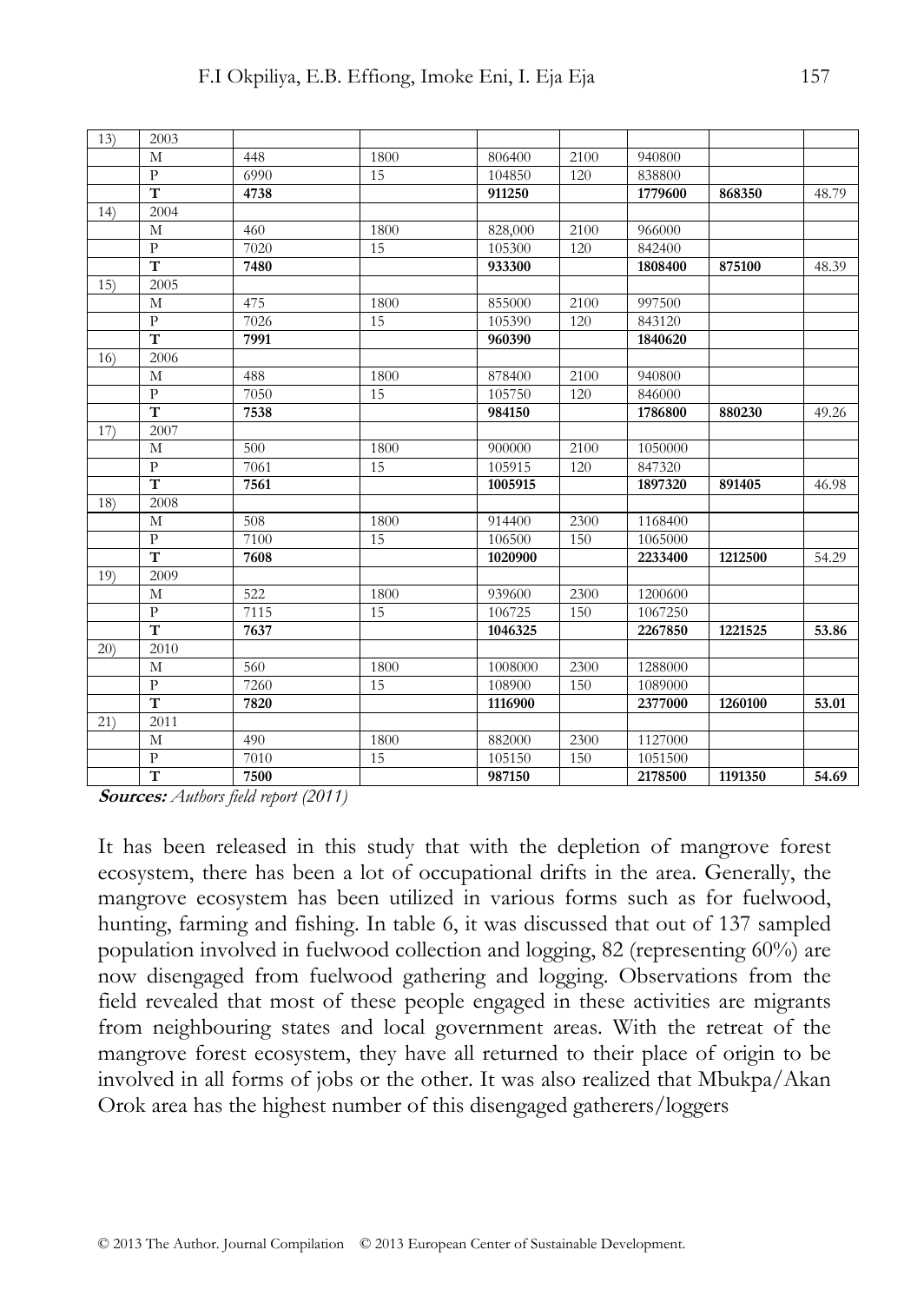|          | <b>I ADIC 4.</b> Depiction fate of manglove Polest Ecosystem over Thile (1991-2011) |       |                    |                    |                |                    |                 |        |        |
|----------|-------------------------------------------------------------------------------------|-------|--------------------|--------------------|----------------|--------------------|-----------------|--------|--------|
| Cover    | Cove                                                                                | Cove  | Area               | Rate of            | Area           | Cove               | Area            | Rate   | Area   |
| types    | r                                                                                   | r     | chang              | change(            | chang          | r                  | chang           | of     | Chang  |
|          | statu                                                                               | statu | e                  | area               | $e(^{0}/_{0})$ | statu              | e 1991-         | chang  | e      |
|          | s                                                                                   | s     | 1970-              | change             |                | s                  | 2011            | e per  | $(\%)$ |
|          | 1970                                                                                | 1991  | 1991               | $\div$ No.of       |                | 2011               | $\mathrm{Km}^2$ | year   |        |
|          | (Km <sup>2</sup> )                                                                  |       | (Km <sup>2</sup> ) | yrs)               |                | (Km <sup>2</sup> ) |                 | (1991- |        |
|          |                                                                                     |       |                    | (Km <sup>2</sup> ) |                |                    |                 | 2011)  |        |
| Mangrove | 72.69                                                                               | 69.94 | $-2.75$            | 0.145              | 2.66           | 37.82              | $-32.12$        | 1.691  | 31.12  |
| S        |                                                                                     |       |                    |                    |                |                    |                 |        |        |
| Nypa     | 18.27                                                                               | 21.31 | 3.04               | 0.16               | 2.95           | 53.57              | 32.26           | 1.70   | 31.26  |
| Palm     |                                                                                     |       |                    |                    |                |                    |                 |        |        |
| Fresh    | 4.96                                                                                | 3.85  | $-1.11$            | 0.06               | 1.08           | 3.79               | $-0.06$         | 0.003  | 0.06   |
| water    |                                                                                     |       |                    |                    |                |                    |                 |        |        |
| swamp    |                                                                                     |       |                    |                    |                |                    |                 |        |        |
| Farm     | 0.7                                                                                 | 1.00  | 0.3                | 0.02               | 0.29           | 3.22               | 2.22            | 0.12   | 2.15   |
| Land     |                                                                                     |       |                    |                    |                |                    |                 |        |        |
| Raphia   | 1.0                                                                                 | 1.01  | 0.01               | 0.001              | 0.01           | 1.04               | 0.03            | 0.002  | 0.03   |
| palm     |                                                                                     |       |                    |                    |                |                    |                 |        |        |
| Built up | 5.59                                                                                | 6.10  | 0.51               | 0.027              | 0.49           | 8.77               | 2.67            | 0.14   | 2.59   |

**Table 4:** Depletion rate of Mangrove Forest Ecosystem over Time (1991-2011)

**Source:** *Author's Field Report (2011)* 

The Olumber Olumber Obu church located in this area has attracted so many worshipers from far and near who took to fuelwood gathering as a means of sustenance to complement their church activities. Hence, with the downturn in fuelwood business due to depletion of the mangrove ecosystem, many of these worshipers cum fuelwood business people returned to the church while others who could not contend with the situation returned to their homes. Duketown has the least number of disengaged loggers (4.9%) primarily because most of the people here are civil servants and only a negligible few are involved in logging, essentially migrants.

In table 7, 10 respondents (representing 58.8%) of the sampled population of 17 involved in hunting were disengaged from hunting. Hunting generally requires thickets of bushes or forests where these animals usually take abode. But with the devastation of the mangrove ecosystem, most of the animals also migrate thereby making them unavailable for the hunters. In this regard, the hunters are automatically thrown out of their jobs.

Table 8, revealed that 40 respondents (representing 60%) of the population who are engaged in fishing (68) were disengaged. Observations in the field revealed that as the mangrove ecosystem was being opened up, it affected catches because most species of fishes were migrating to the sea. This invariably means that fishing was now restricted to the high sea which may be costly. This may have resulted in many people abandoning the business.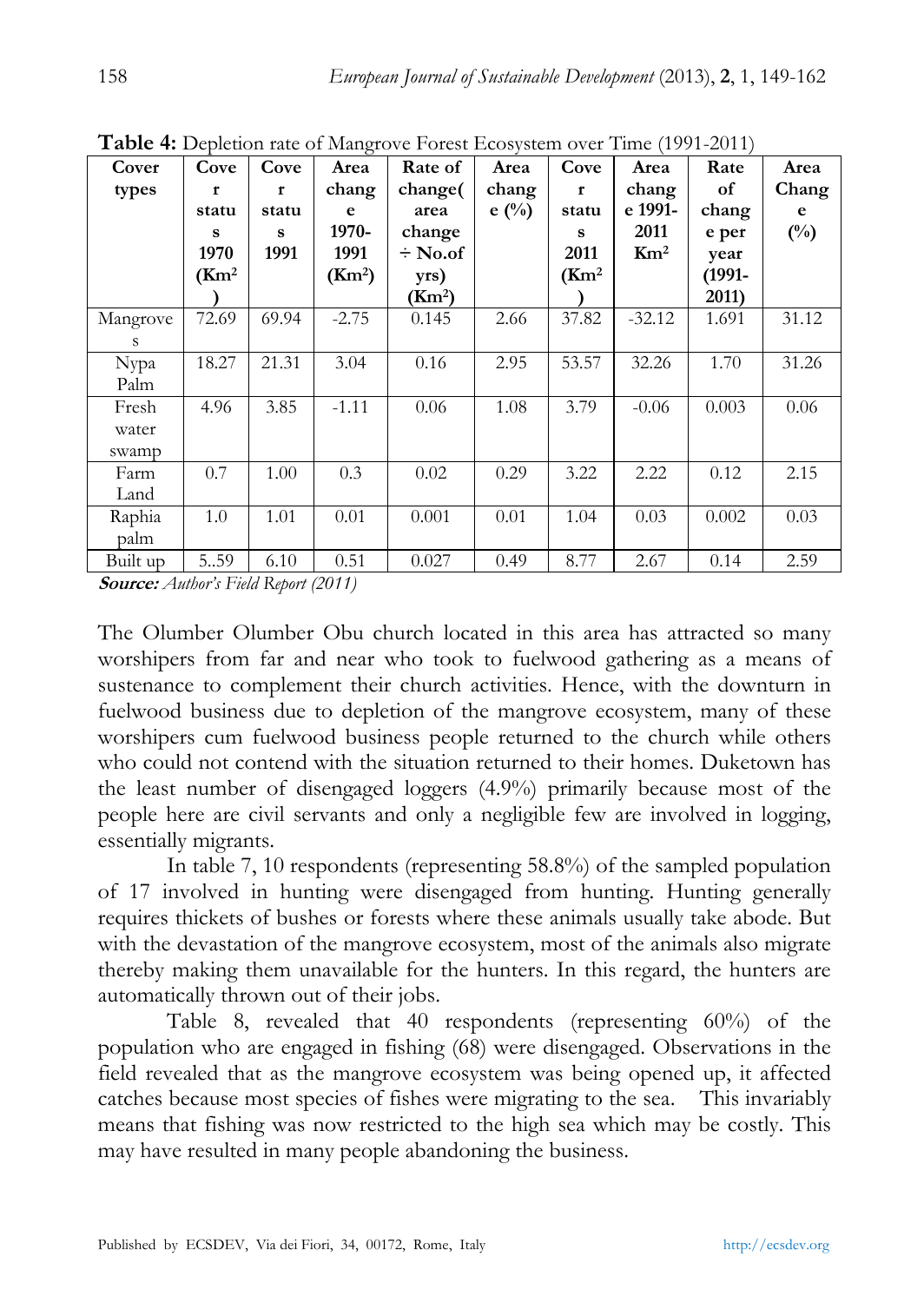Finally, table 9 indicated that 69 respondents (57%) of the total sampled population of 121 involved in farming were now disengaged. It should be noted that the depletion of the mangrove ecosystem in the area gave rise to the growth of Nypa palm as seen in table. This palm dominated the area to the level that farming can no longer be tenable. The resultant effect is that farmers had to abandon their farmland for other jobs.

**Table 5:** Average No. of Persons Disengaged from Mangrove Fuelwood Harvesting/Logging

| S/NO           | <b>Communities</b> | Total       | No.of       | No.of      | Percentage     |
|----------------|--------------------|-------------|-------------|------------|----------------|
|                |                    | population  | persons     | persons    | $\binom{0}{0}$ |
|                |                    | sampled per | involved in | disengaged |                |
|                |                    | community.  | fuelwood    | from       |                |
|                |                    |             | harvesting  | fuelwood   |                |
|                |                    |             |             | harvesting |                |
|                | Anantigha          | 120         | 30          | 18         | 22             |
| $\overline{c}$ | Duketown           | 79          | 8           | 4          | 4.9            |
| 3              | Efit-Obuya         | 34          | 13          | 8          | 9.6            |
| $\overline{4}$ | Henshew/Edibe-     | 22          | 20          | 12         | 4.6            |
|                | Edibe              |             |             |            |                |
| 5              | Mbukpa/Akan        | 145         | 66          | 40         | 48.0           |
|                | Esuk Orok          |             |             |            |                |
| Total          |                    | 400         | 137         | 82         | 100            |

**Source:** *authors field survey 2011* 

**Table 6:** No. of persons Disengaged from Hunting.

| S/NO  | <b>Communities</b> | .<br>Total | No.of persons | No.of persons | Percenta       |
|-------|--------------------|------------|---------------|---------------|----------------|
|       |                    | population | involved in   | disengaged    | ge             |
|       |                    | sampled.   | Hunting       | from Hunting  | $\binom{0}{0}$ |
|       | Anantigha          | 120        | 34            |               | 20             |
| 2     | Duketown           | 79         |               |               | 10             |
|       | Efit-Obuva         | 22         |               | 2             | 20             |
| 4     | Henshew/Edibe-     | 34         | 2             |               | 10             |
|       | Edibe              |            |               |               |                |
| 5     | Mbukpa/Akan        | 145        | 6             |               | 40             |
|       | Esuk Orok          |            |               |               |                |
| Total |                    | 400        | 17            | 10            | 100            |

**Source:** authors field survey 2011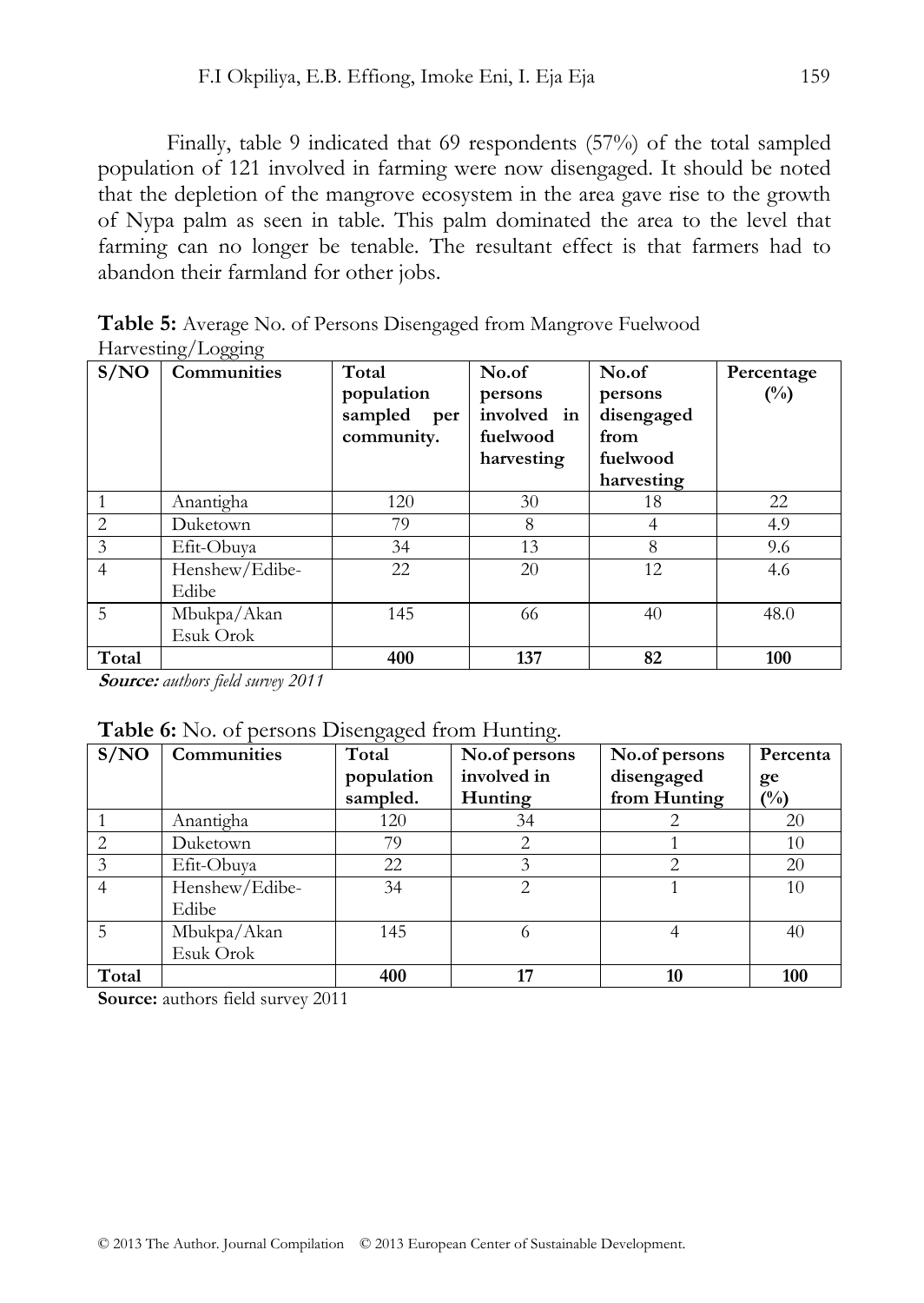| S/NO           | Communities    | Total          | No.of       | No.of        | Percentage |
|----------------|----------------|----------------|-------------|--------------|------------|
|                |                | population     | persons     | persons      | $(\%)$     |
|                |                | sampled<br>per | involved in | disengaged   |            |
|                |                | Community.     | Fishing     | from Fishing |            |
|                | Anantigha      | 120            | 24          | 16           | 40         |
| $\mathfrak{D}$ | Duketown       | 79             |             | 2            | 5          |
| 3              | Efit-Obuva     | 22             | 33          | 18           | 45         |
| 4              | Henshew/Edibe- | 34             |             |              | 10         |
|                | Edibe          |                |             |              |            |
| 5              | Mbukpa/Akan    | 145            | 0           |              | $\theta$   |
|                | Esuk Orok      |                |             |              |            |
| Total          |                | 400            | 68          | 40           | 100        |

**Table 7:** No. of persons Disengaged from Fishing

**Source:** authors field survey 2011

**Table 8:** No. of persons Disengaged from Farming

| S/NO           | <b>Communities</b> | Total sampled | No.of       | No.of      | Percentage     |
|----------------|--------------------|---------------|-------------|------------|----------------|
|                |                    | population.   | persons     | persons    | $\binom{0}{0}$ |
|                |                    |               | involved in | disengaged |                |
|                |                    |               | Farming     | from       |                |
|                |                    |               |             | Farming    |                |
|                | Anantigha          | 120           | 42          | 24         | 35.0           |
| $\mathfrak{D}$ | Duketown           | 79            | 10          | 5          | 7.2            |
| 3              | Efit-Obuva         | 22            | 11          | 8          | 12.0           |
| 4              | Henshew/Edibe-     | 34            | 8           | 4          | 5.8            |
|                | Edibe              |               |             |            |                |
| 5              | Mbukpa/Akan        | 145           | 50          | 28         | 40.00          |
|                | Esuk Orok          |               |             |            |                |
| Total          |                    | 400           | 121         | 69         | 100            |

**Source:** Authors field survey 2011

## **Conclusion**

Mangrove ecosystem destabilization in the coastal communities of Calabar South, Local Government Area of Cross River State has been increasing rapidly over the years. Although majority of the people of the area shows great dependence on the exploitation of mangrove as a means of livelihood, the deleterious effect of the mangrove depletion on human beings and the environment remained unnoticed. The prevalence of floods, coastal erosion and in recent times changes in occupation of the people are clear manifestation of overexploitation of the mangrove ecosystem. Word still, the invasion of the nypa palm gradually replacing mangrove has led to habitat alteration and the reduction in fish productivity. Little wonder, most of the habitants of the area now travel as far as Bakassi and Itu to get their daily catch of fish to supplement their needs. In